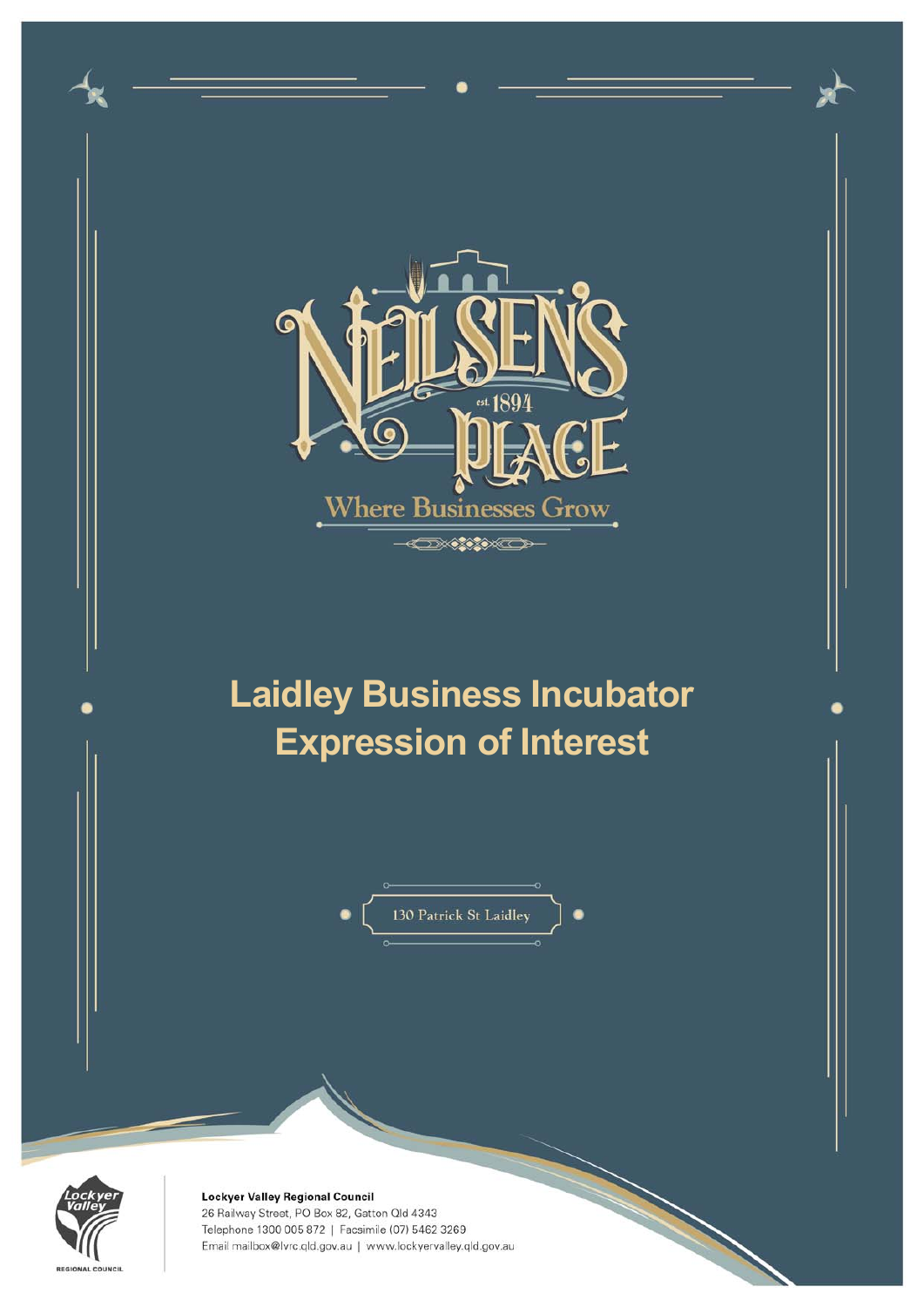

# **Before completing an expression of interest, please ensure you have read this document and the information pack thoroughly**

The Laidley Business Incubator, located at Neilsen's Place, is an environment where new business can trade and test the market in a supported environment with flexible licensing arrangements.

#### **How does Council select business proposals?**

Applications are assessed against a variety of factors and criteria administered by a steering group within Lockyer Valley Regional Council. Assessments include the ability to attract customers, the variety of retail offering within the space and each business proponent's preparedness to commence trading.

Council is looking for proposals and/or applicants with a start-up or early stage business proposal taking into consideration the existing retail mix in Laidley when assessing proposals. Proposals which are deemed to have a potentially negative impact on existing businesses will still be assessed with serious consideration given to the probable impact.

Council will not consider business proposals based around the sale and service of food and/or alcohol for consumption on the premises, food tasting and sampling of products is encouraged and permitted. Applicants already renting commercial premises in the Lockyer Valley and which would involve relocating from an existing commercial space to a subsidised area are ineligible.

## **Participant budget expectations**

As with any business, there are a number of costs you will be required to cover to successfully operate as well as a commitment of your own time. Things to consider in your budgeting include:

- occupancy licence fees;
- contribution to utilities e.g. water, electricity etc;
- public liability insurance;
- contents and business insurance appropriate for your proposal;
- workers compensation insurance, if applicable;
- set up costs applicable including fit-out and stock;
- marketing and promotions; and
- anything else you require to operate your business

Council is not responsible for the management, success or failure of your business, nor will Council be liable for any loss or damage to your property for any reason.

## **Public liability insurance**

You will be required to have your own public liability insurance with a reputable insurer covering the use of the licence area to the amount of \$20 million and provide a Certificate of Currency to Council

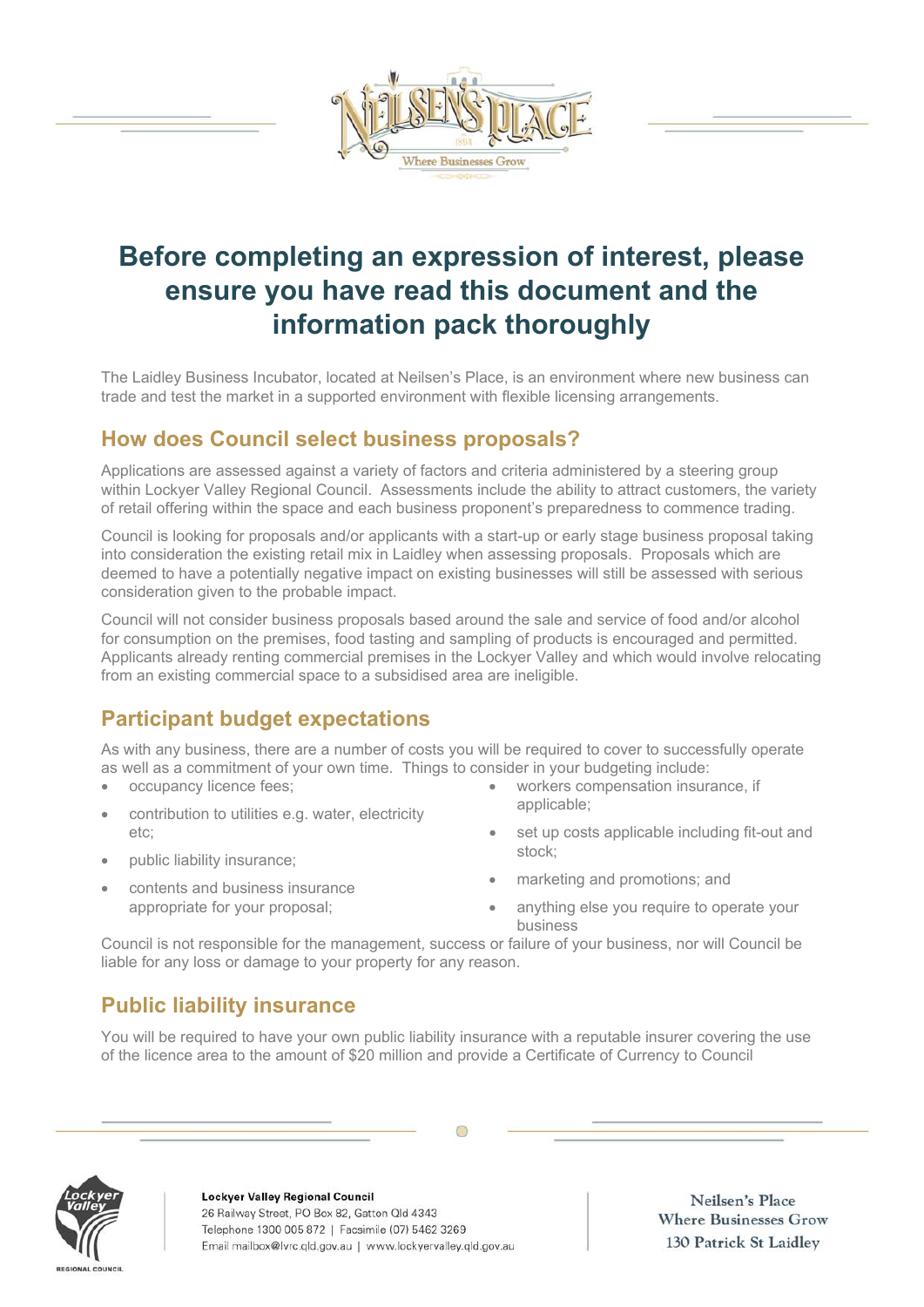

# **Expression of Interest**

| <b>Section A</b>                                                         |                                              |  |  |  |
|--------------------------------------------------------------------------|----------------------------------------------|--|--|--|
| Contact person:                                                          |                                              |  |  |  |
| Contact numbers:                                                         | mobile:                                      |  |  |  |
|                                                                          | business hours:                              |  |  |  |
|                                                                          | after hours:                                 |  |  |  |
|                                                                          |                                              |  |  |  |
| Postal address:                                                          |                                              |  |  |  |
| Email:                                                                   |                                              |  |  |  |
|                                                                          |                                              |  |  |  |
| Do you have a current business?<br>Yes<br>No<br>(If no, go to section B) |                                              |  |  |  |
| If yes, current trading name:                                            |                                              |  |  |  |
| How long have you been in business?                                      |                                              |  |  |  |
| What type of business is this?                                           |                                              |  |  |  |
|                                                                          |                                              |  |  |  |
| Your business structure:                                                 | <b>Partnership</b><br>Sole trader<br>Company |  |  |  |
| Registered trading name:                                                 |                                              |  |  |  |
| Australian Business Number:                                              |                                              |  |  |  |
| Website:                                                                 |                                              |  |  |  |
| Facebook page:                                                           |                                              |  |  |  |

## **Section B: Business proposal summary**

Proposal working title: Please give a brief description of your business proposal.

 $\circ$ 



Lockyer Valley Regional Council 26 Railway Street, PO Box 82, Gatton Qld 4343 Telephone 1300 005 872 | Facsimile (07) 5462 3269 Email mailbox@lvrc.qld.gov.au | www.lockyervalley.qld.gov.au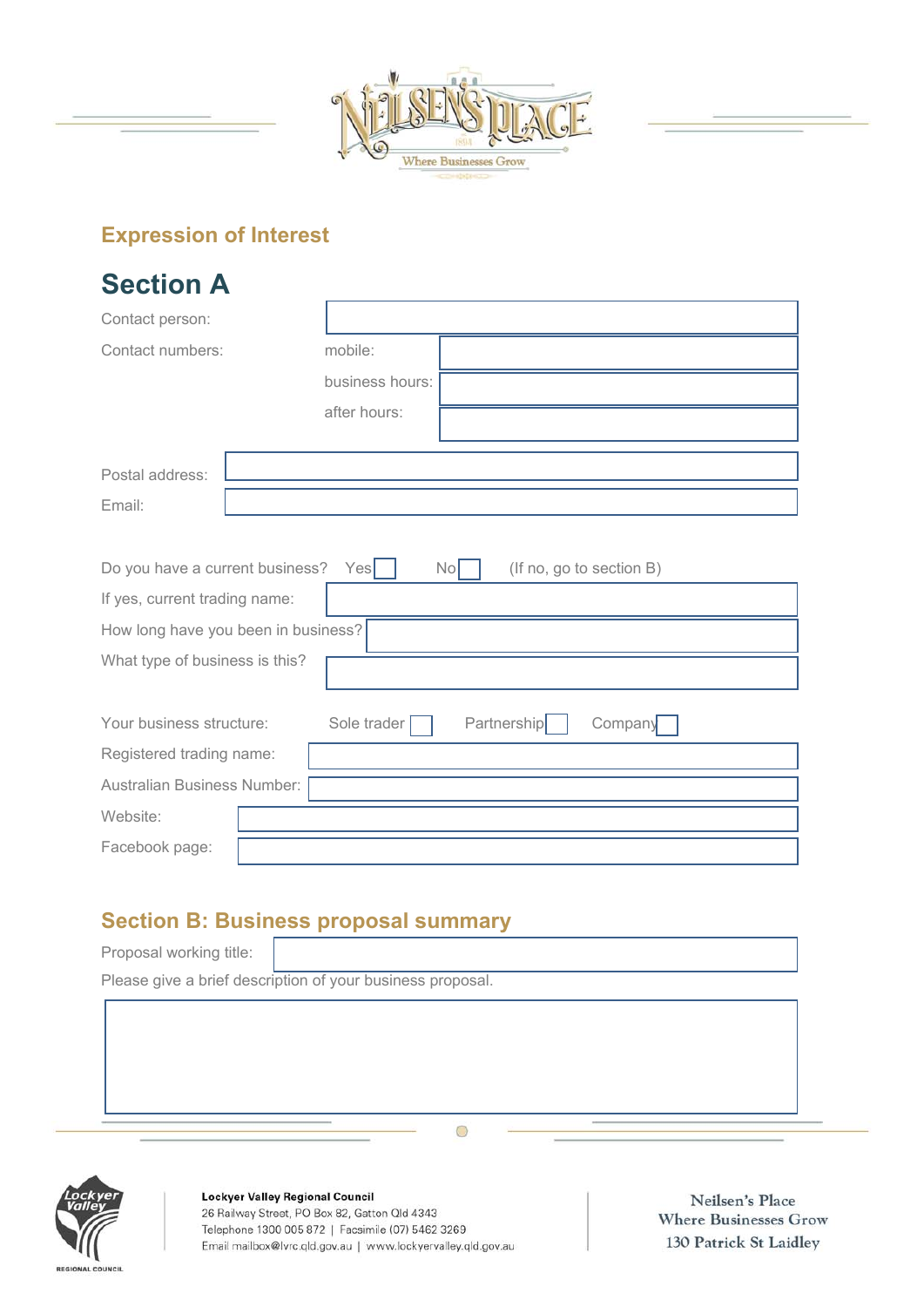

Have you run this business, or similar businesses before?

## **Section C: Business proposal detail**

**Space / special requirements** – What size space do you estimate you require? Do you have any other specific requirements? Please note incubator spaces are approximately 3x3m or 3x6m

**Planning** – Do you have a business plan or operations plan? Have you had any business training? If so, what? Please attach any documents as necessary. A Business plan template is available from https://www.business.qld.gov.au/business/starting/business-planning/business-planning-kit





**Lockyer Valley Regional Council** 26 Railway Street, PO Box 82, Gatton Qld 4343 Telephone 1300 005 872 | Facsimile (07) 5462 3269 Email mailbox@lvrc.qld.gov.au | www.lockyervalley.qld.gov.au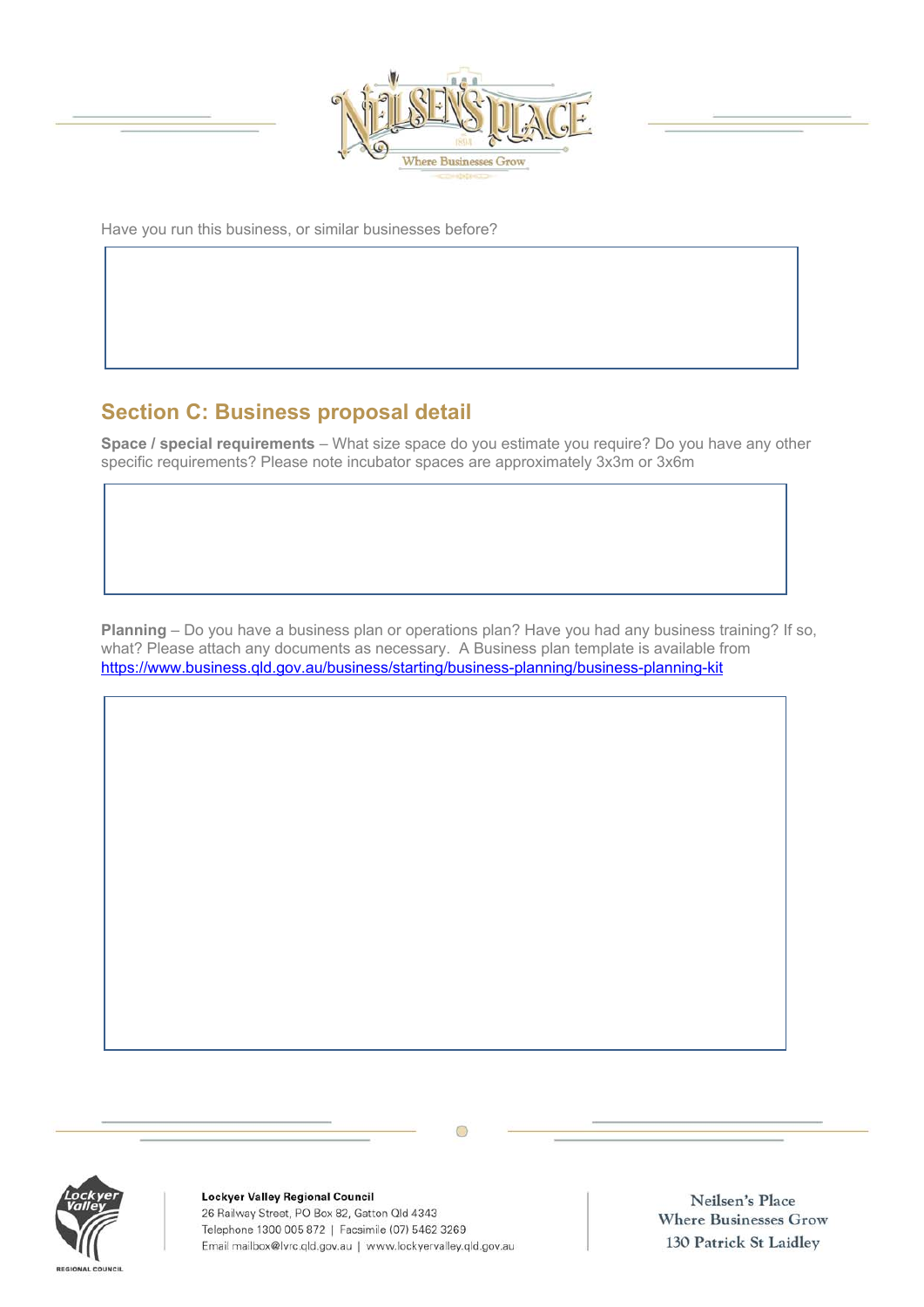

**Budget** – As with any business there will be additional costs to cover, such as set up costs and appropriate insurances. Are you confident you can do this? Please include evidence of public liability insurance or intent to obtain a policy

**Continued use** – Are you looking to develop your business proposal in to a self-sustaining business? i.e. Do you see yourself taking on a commercial lease in the future?

Please list any supporting documentation (optional/if applicable)

- CV / Bio (1 page)
- Business Plan
- Letters of support/personal references (up to two)
- Images (max 5)
- Media (max 5)
- **•** Business references

**Lockyer Valley Regional Council** 26 Railway Street, PO Box 82, Gatton Qld 4343 Telephone 1300 005 872 | Facsimile (07) 5462 3269 Email mailbox@lvrc.qld.gov.au | www.lockyervalley.qld.gov.au